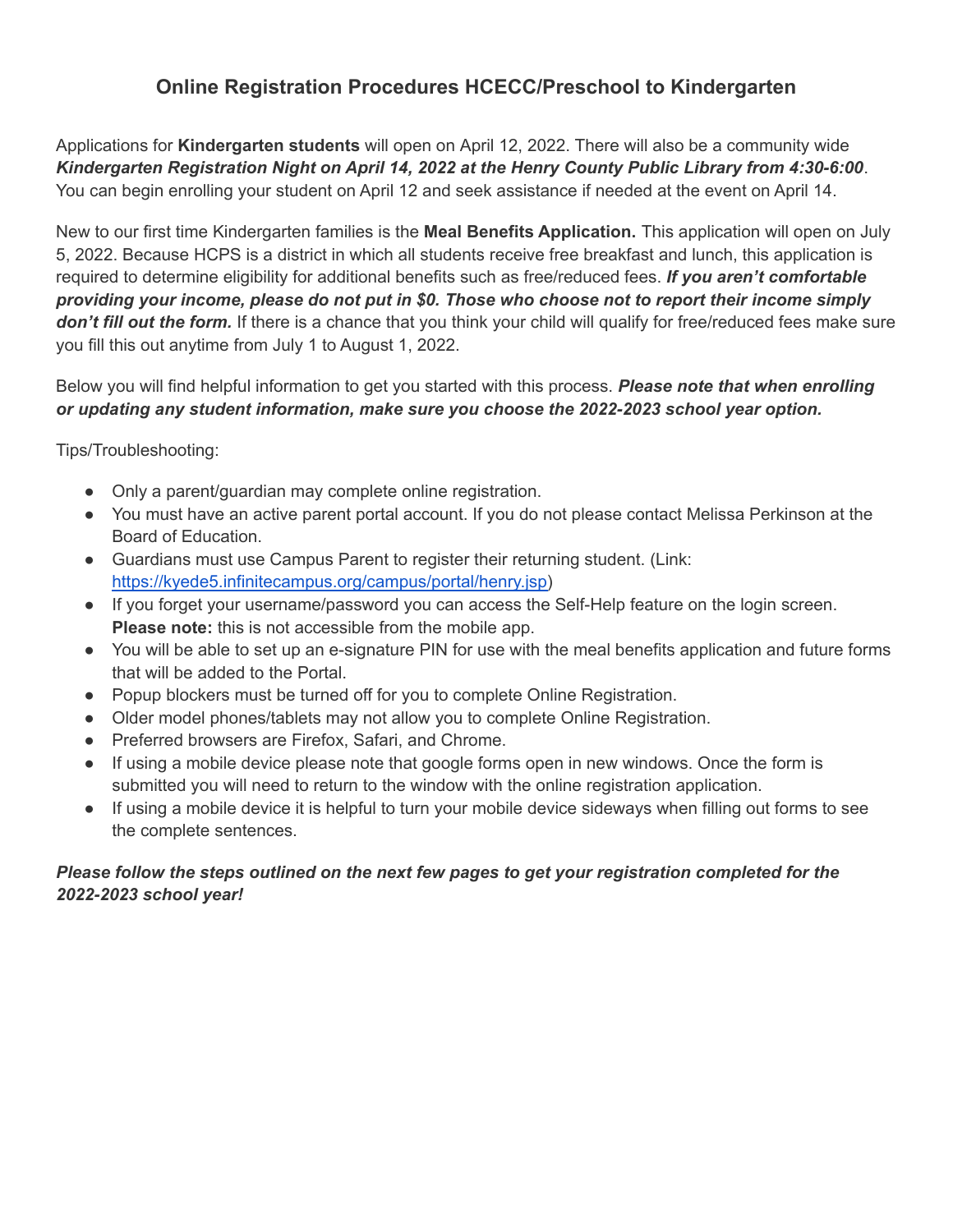## **Online Registration Procedures HCECC/Preschool to Kindergarten**

### **On-Line Registration - April 12, 2022**

#### Kindergarten

Children who will be 5 years old on or before 8/1/2022 are eligible for **Kindergarten** enrollment with Henry County Public Schools.

The information you provided during last year's Online Registration will be carried into the new application. You will have the ability to make changes if needed while completing the application. Some grade levels have required documentation to continue with the enrollment process. Failure to upload/turn in the required documents will result in your application not being processed for enrollment.

● Incoming kindergarten students (*previously enrolled in HCECC/Preschool*) - REQUIRED: official birth certificate (no hospital copies accepted), up-to-date Kentucky Immunization Certificate\*, school entry physical\*, eye exam\* (completed by an eye doctor, not family physician), and dental exam\*. OPTIONAL: social security card. If you turned these in for PK enrollment they will be given back to you.

If you have older students enrolled in HCPS you will need to complete the annual update for your current students and the kindergarten student.

To complete the required annual update please log in to Parent Portal; [https://kyede5.infinitecampus.org/campus/portal/henry.jsp,](https://kyede5.infinitecampus.org/campus/portal/henry.jsp) and follow these steps:

- Click on the 3 lines in the upper left corner. Select "More."
- Select Online Registration
- Choose Existing Student Registration

K More | Online Registration

| <b>NAME</b>                             | <b>STATUS</b>      | <b>ACTION</b> |
|-----------------------------------------|--------------------|---------------|
| 2021-2022 New Student Registration      |                    | <b>Start</b>  |
| 2022-2023 Existing Student Registration | <b>NOT STARTED</b> | <b>Start</b>  |

● Your student(s) information will appear here. Select "Begin Registration."

く Online Registration | Existing Student Registration

| This editor is to update data for students that are currently enrolled in the District. You may add new students that are registering for the SELECT year later in<br>the process.<br>If you only want to register new students for the selected year at this time, please use the link below to go to the New Student Registration form. |              |                             |                               |                                       |  |
|-------------------------------------------------------------------------------------------------------------------------------------------------------------------------------------------------------------------------------------------------------------------------------------------------------------------------------------------|--------------|-----------------------------|-------------------------------|---------------------------------------|--|
| <b>STUDENT NAME</b>                                                                                                                                                                                                                                                                                                                       | <b>GRADE</b> | <b>INCLUDED IN NEW APP?</b> | <b>REASON IF NOT INCLUDED</b> | <b>ONLINE REGISTRATION SUBMITTED?</b> |  |
|                                                                                                                                                                                                                                                                                                                                           | 00           | Yes                         | Included                      | <b>No</b>                             |  |
|                                                                                                                                                                                                                                                                                                                                           | 03           | Yes                         | Included                      | <b>No</b>                             |  |
|                                                                                                                                                                                                                                                                                                                                           | 05           | Yes                         | Included                      | No                                    |  |
|                                                                                                                                                                                                                                                                                                                                           | 06           | <b>Yes</b>                  | Included                      | <b>No</b>                             |  |
| <b>Begin Registration</b>                                                                                                                                                                                                                                                                                                                 |              |                             |                               |                                       |  |